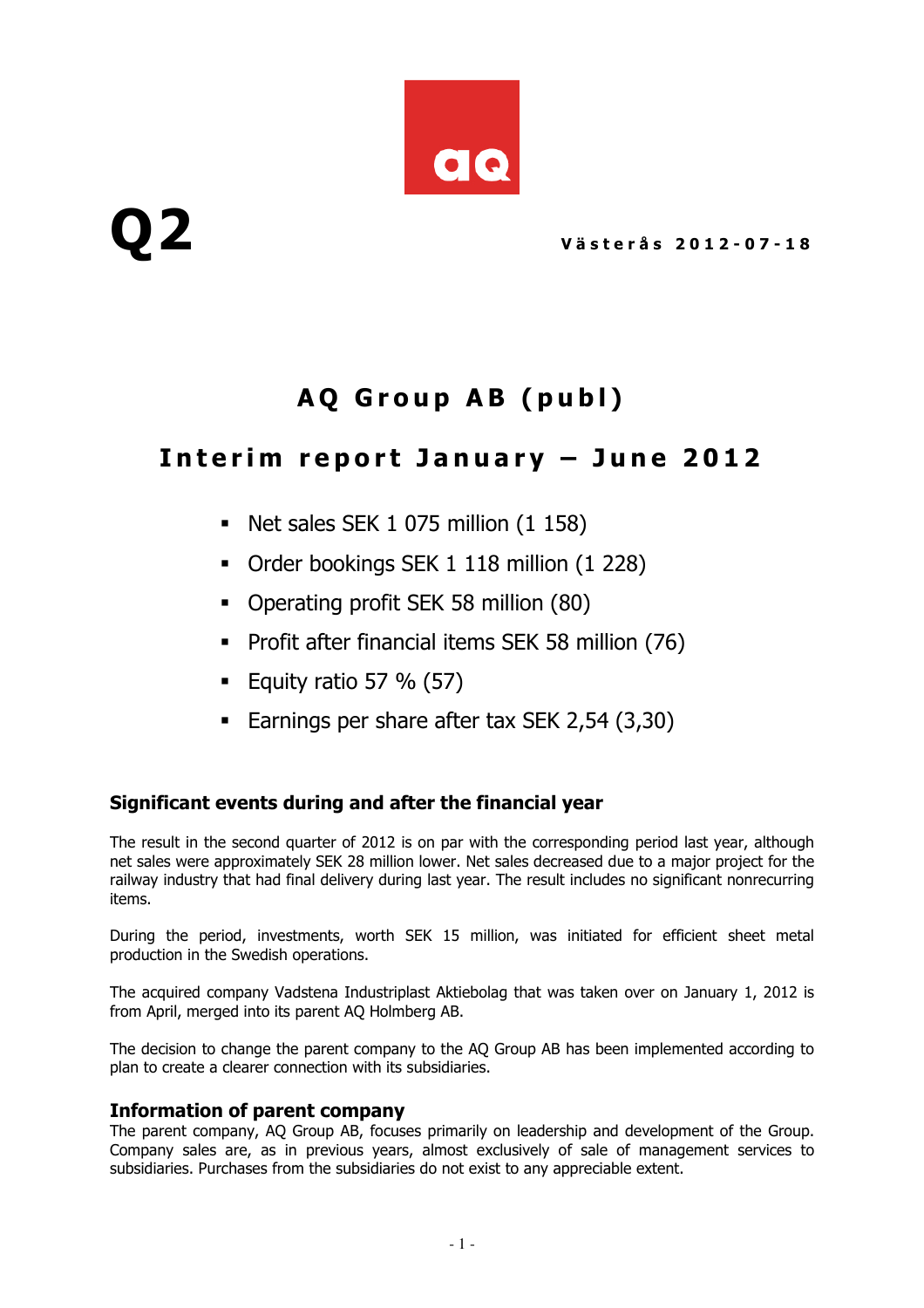#### The drawing up of the interim report

The interim report has been prepared in accordance with the Swedish Annual Accounts Act as well as IFRS, applying IAS 34, Interim Financial Reporting, which contains general requirements for the design, structure and minimum information requirements in the interim report. The accounting and valuation principles applied are the same as used in the latest annual report for 2011. The report has not been audited.

#### Significant estimates and evaluations for accounting purposes.

The Board has in preparing the interim report found no record that would be especially exposed from a risk point of view and thus induce significant adjustments to future periods.

#### Future prospects

The Board is currently assessing that the third quarter will show a slightly lower net sales than the second quarter with similar net margin.

The Group strives for continued profitable growth within its business areas. The growth will be achieved both organically and through acquisitions.

#### AQ in brief

AQ is a leading supplier to demanding industrial customers and is listed on AktieTorget.

The Group operates in two business segments *Component* which produce transformers, cabling, mechanical parts, stamped sheet metal and plastic injection molding and *Systems* which produces systems, automation and power solutions and assemble complete machines in close cooperation with customers.

|                                   | Q <sub>2</sub> 2012 | Q <sub>2</sub> 2011 | Acc 2012   | <b>Acc 2011</b> |
|-----------------------------------|---------------------|---------------------|------------|-----------------|
| Net sales                         | 550 794             | 579 088             | 1 075 767  | 1157681         |
| Other operating income            | 3014                | 1443                | 4674       | 5091            |
| Operating expenses                | $-514411$           | $-540283$           | $-1022824$ | $-1082436$      |
| <b>Operating profit/loss</b>      | 39 397              | 40 248              | 57 617     | 80 336          |
| Result from financial items       | $-1197$             | -654                | $-106$     | -4 113          |
| Profit/loss after financial items | 38 201              | 39 594              | 57 511     | 76 223          |
| Tax on profit for the year        | $-8281$             | -8 971              | $-11957$   | $-17054$        |
| Net profit/loss for the year      | 29 9 20             | 30 623              | 45 554     | 59 169          |
| Earnings per share after full tax | 1,66                | 1,69                | 2,53       | 3,30            |
| Net margin %                      | 6.9%                | 6,8%                | 5,3%       | 6,6%            |

#### **The Group's Income Statement (KSEK)**

#### **The Parent Company's Income Statement (KSEK)**

| $\ldots$ , $\ldots$ , $\ldots$ , $\ldots$ , $\ldots$ , $\ldots$ , $\ldots$ , $\ldots$ , $\ldots$ , $\ldots$ , $\ldots$ , $\ldots$ , $\ldots$ , $\ldots$ , $\ldots$ , $\ldots$ , $\ldots$ , $\ldots$ , $\ldots$ , $\ldots$ , $\ldots$ , $\ldots$ , $\ldots$ , $\ldots$ , $\ldots$ , $\ldots$ , $\ldots$ , $\ldots$ , $\ldots$ , $\ldots$ , $\ldots$ , $\ldots$ |                     |                     |          |                 |  |  |
|---------------------------------------------------------------------------------------------------------------------------------------------------------------------------------------------------------------------------------------------------------------------------------------------------------------------------------------------------------------|---------------------|---------------------|----------|-----------------|--|--|
|                                                                                                                                                                                                                                                                                                                                                               | Q <sub>2</sub> 2012 | Q <sub>2</sub> 2011 | Acc 2012 | <b>Acc 2011</b> |  |  |
| Net sales                                                                                                                                                                                                                                                                                                                                                     | 10718               | 12625               | 20 945   | 21 250          |  |  |
| Operating expenses                                                                                                                                                                                                                                                                                                                                            | $-3573$             | $-6653$             | $-8271$  | $-9857$         |  |  |
| <b>Operating profit/loss</b>                                                                                                                                                                                                                                                                                                                                  | 7145                | 5972                | 12 674   | 11 393          |  |  |
| Result from financial items                                                                                                                                                                                                                                                                                                                                   | 1376                | 4892                | 1447     | 4 206           |  |  |
| Profit/loss after financial items                                                                                                                                                                                                                                                                                                                             | 8521                | 10864               | 14 121   | 15 599          |  |  |
| Tax on profit for the year                                                                                                                                                                                                                                                                                                                                    | $-2241$             | $-2514$             | $-3714$  | $-3759$         |  |  |
| Net profit/loss for the year                                                                                                                                                                                                                                                                                                                                  | 6280                | 8 3 5 0             | 10 407   | 11840           |  |  |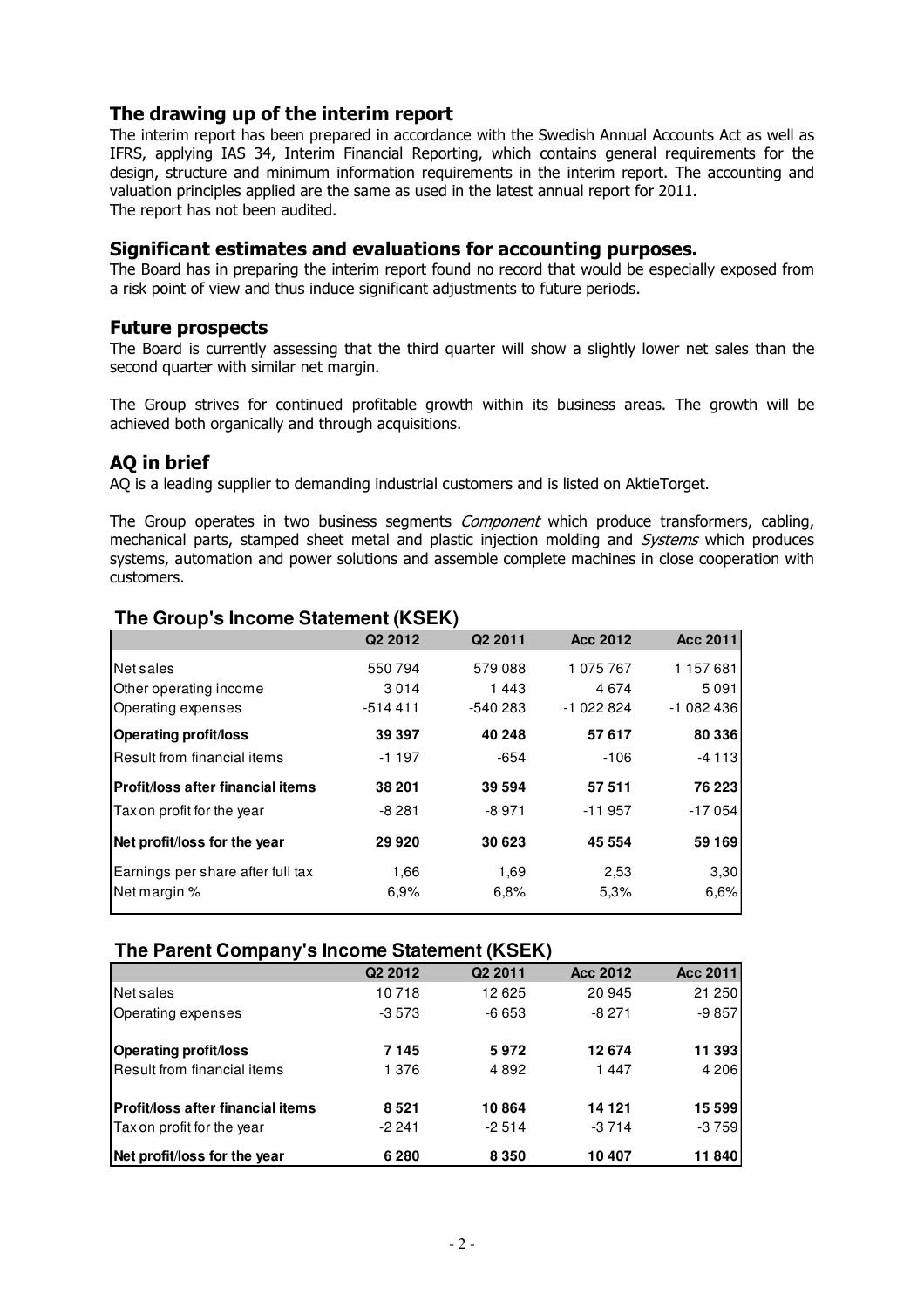## **Balance Sheet (KSEK)**

|                                     | Group               |           | <b>Parent company</b> |         |
|-------------------------------------|---------------------|-----------|-----------------------|---------|
| <b>Assets</b>                       | Q <sub>2</sub> 2012 | Q4 2011   | Q <sub>2</sub> 2012   | Q4 2011 |
| lFixed assets                       | 234 872             | 232 258   | 192 267               | 206816  |
| Inventories                         | 424 468             | 401 525   |                       |         |
| Other current receivables           | 501 670             | 413465    | 118 525               | 131 004 |
| Cash and bank balances              | 97 577              | 58 078    | 62 148                | 27 346  |
| <b>Total assets</b>                 | 1 258 586           | 1 105 327 | 372940                | 365 165 |
| <b>Equity and liabilities</b>       |                     |           |                       |         |
| Equity                              | 715 397             | 690 985   | 275846                | 288786  |
| Untaxed reserves                    |                     |           | 12740                 | 12740   |
| Interest-bearing liabilities        | 90 29 2             | 60829     | ŋ                     | 22 193  |
| Other liabilities                   | 452 894             | 353 513   | 84 354                | 41 447  |
| <b>Total equity and liabilities</b> | 1 258 586           | 1 105 327 | 372940                | 365 165 |
| <b>Equity ratio</b>                 | 57%                 | 63%       | 76%                   | 82%     |

## **Cash Flow Analysis (KSEK)**

|                                            | Group    |          | <b>Parent company</b> |                 |
|--------------------------------------------|----------|----------|-----------------------|-----------------|
|                                            | Acc 2012 | Acc 2011 | Acc 2012              | Acc 2011        |
| Net operating profit/loss                  | 57617    | 80 336   | 12674                 | 11 393          |
| lResult from financial items               | $-106$   | $-4113$  | 1447                  | $-2237$         |
| Income tax paid                            | $-12714$ | $-17859$ | $-3714$               | $-3759$         |
| INon-cash transactions                     | 8 1 9 0  | 35 505   | 21                    | 15 <sub>l</sub> |
| Changes in working capital                 | -4 244   | $-13885$ | 55 386                | 33 4 20         |
| <b>Cash-flow from operating activities</b> | 48743    | 79 984   | 65814                 | 38832           |
| Cash flow from investing                   | $-15240$ | $-15455$ | 14 527                | 2 3 4 4         |
| Cash flow from financing activities        | 6116     | $-35672$ | $-45539$              | $-20877$        |
| Increase/reduction of liquid funds         | 39 619   | 28 857   | 34 802                | 20 300          |
| Liquid funds at beginning of year          | 58 078   | 25 400   | 27 346                | 7458            |
| Exchange rate difference in liquid funds   | $-120$   | $-377$   | 0                     | $\mathbf 0$     |
|                                            |          |          |                       |                 |
| Liquid funds at end of period              | 97 577   | 53 880   | 62 148                | 27 758          |